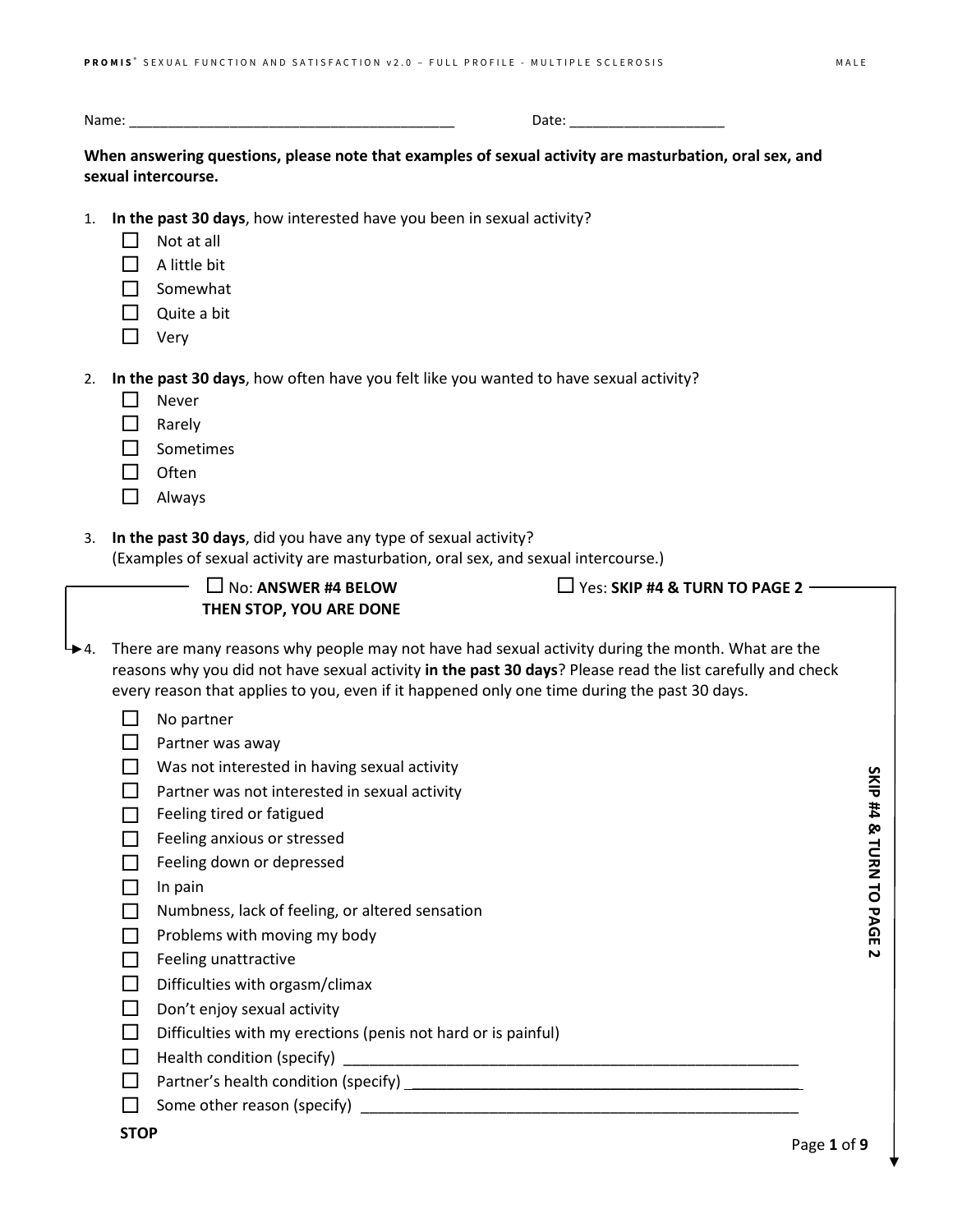- 5. **In the past 30 days**, how often were you able to get an erection (get hard) during sexual activity?
	- $\Box$  Almost never/never
	- $\Box$  A few times (much less than half the time)
	- $\Box$  Sometimes (about half the time)
	- $\Box$  Most times (much more than half the time)
	- Almost always/always
- 6. **In the past 30 days**, when you had erections with sexual stimulation, how often were your erections hard enough for penetration?
	- $\Box$  Almost never/never
	- $\Box$  A few times (much less than half the time)
	- $\Box$  Sometimes (about half the time)
	- $\Box$  Most times (much more than half the time)
	- $\Box$  Almost always/always
- 7. **In the past 30 days**, during sexual intercourse, how often were you able to maintain your erection (stay hard) after you had penetrated (entered) your partner?
	- $\Box$  Did not attempt intercourse
	- $\Box$  Almost never/never
	- $\Box$  A few times (much less than half the time)
	- $\Box$  Sometimes (about half the time)
	- $\Box$  Most times (much more than half the time)
	- $\Box$  Almost always/always
- 8. **In the past 30 days**, how often have you been able to have an orgasm/climax when you wanted to?
	- $\Box$  Have not tried to have an orgasm/climax in the past 30 days
	- **Never**
	- $\Box$  Rarely
	- $\Box$  Sometimes
	- $\Box$  Often
	- Always
- 9. **In the past 30 days**, how satisfying have your orgasms or climaxes been?
	- $\Box$  Have not had an orgasm/climax in the past 30 days
	- $\Box$  Not at all
	- $\Box$  A little bit
	- $\Box$  Somewhat
	- $\Box$  Quite a bit
	- $\Box$  Very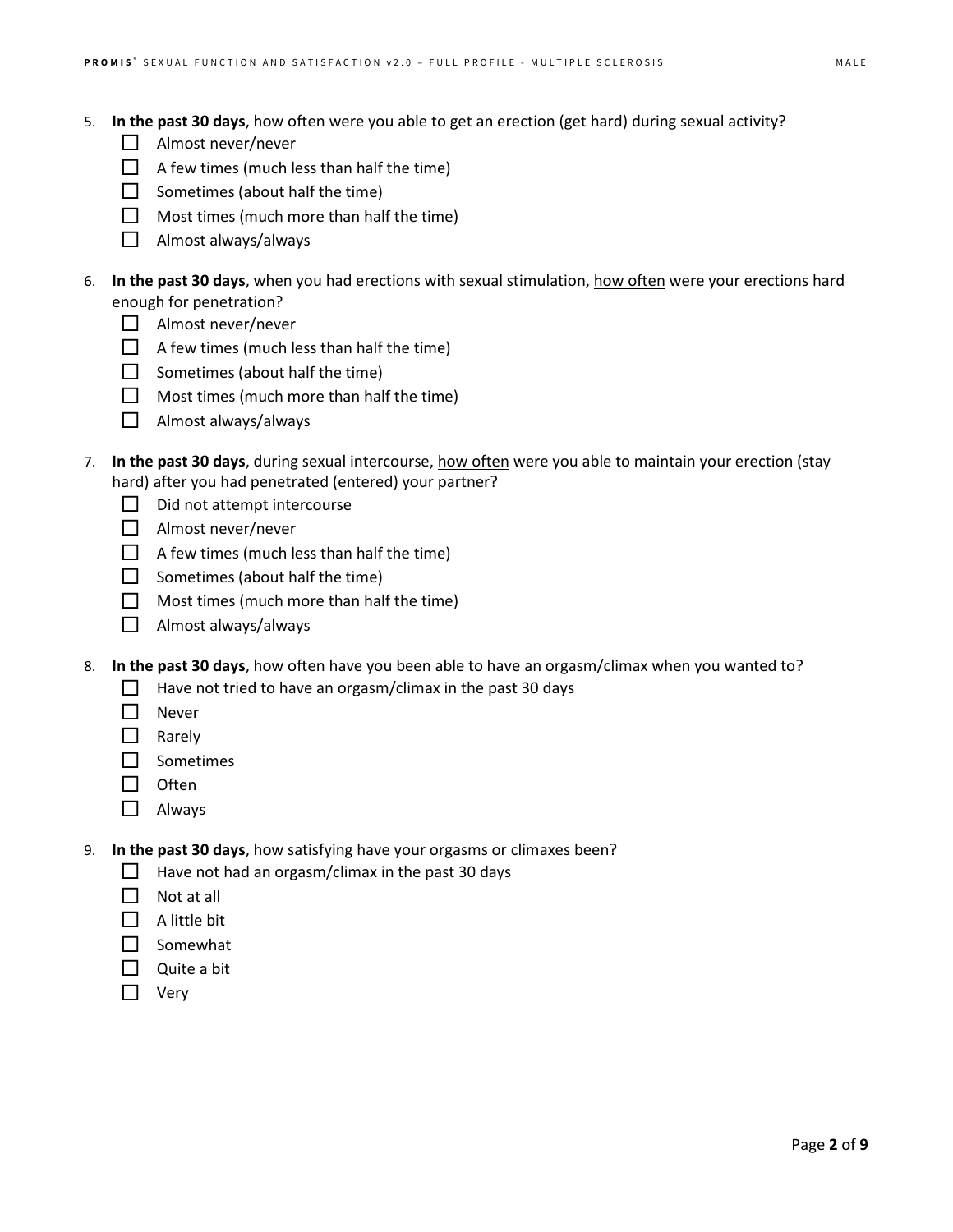10. **In the past 30 days**, how much pleasure have your orgasms or climaxes given you?

- $\Box$  Have not had an orgasm/climax in the past 30 days
- $\Box$  None
- $\Box$  A little bit
- $\Box$  Some
- $\Box$  Quite a bit
- $\Box$  Very much

11. **In the past 30 days**, how often have you had **discomfort** in your mouth during sexual activity?

- $\Box$  Never
- $\Box$  Rarely
- □ Sometimes
- $\Box$  Often
- Always

12. **In the past 30 days**, how often have you had **pain** in your mouth during sexual activity?

- □ Never
- □ Rarely
- □ Sometimes
- $\Box$  Often
- □ Always

13. **In the past 30 days**, how often have you had **dryness** in your mouth during sexual activity?

- **Never**
- $\Box$  Rarely
- $\square$  Sometimes
- $\Box$  Often
- Always

14. **In the past 30 days**, when you have had sexual activity, how **dry** has your mouth been?

- $\Box$  Not at all
- $\Box$  A little bit
- $\Box$  Somewhat
- $\Box$  Quite a bit
- $\Box$  Very
- 15. **In the past 30 days**, when you have had sexual activity, how much **discomfort** have you had in or around your anus or rectum?
	- $\Box$  None
	- $\Box$  A little bit
	- $\Box$  Some
	- $\Box$  Quite a bit
	- $\Box$  A lot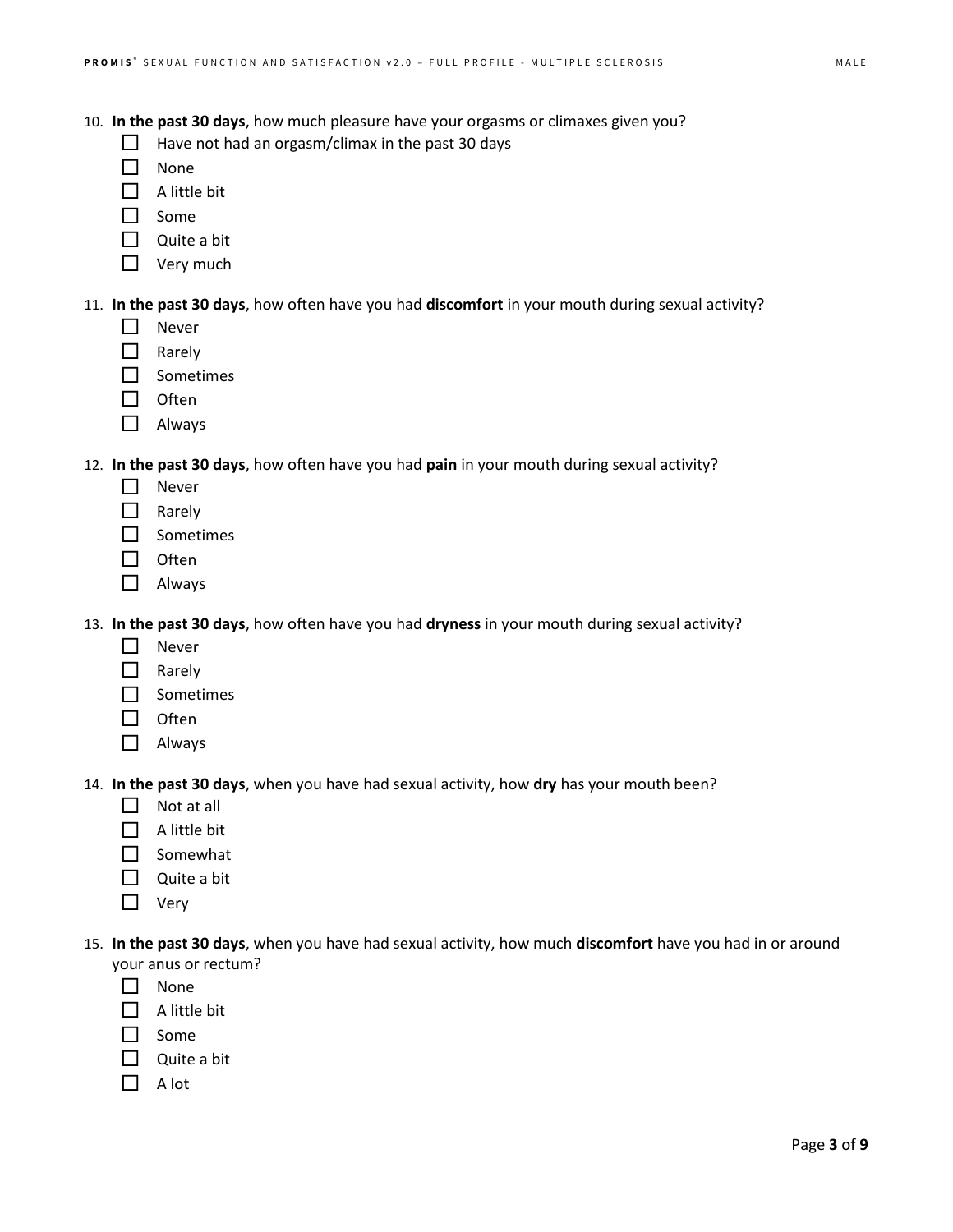- 16. **In the past 30 days**, when you have had sexual activity, how much **pain** have you had in or around your anus or rectum?
	- $\Box$  None
	- $\Box$  A little bit
	- $\Box$  Some
	- Quite a bit
	- $\Box$  A lot
- 17. **In the past 30 days**, how satisfied have you been with your sex life?
	- $\Box$  Not at all
	- $\Box$  A little bit
	- $\Box$  Somewhat
	- $\Box$  Quite a bit
	- □ Very

18. **In the past 30 days**, how much pleasure has your sex life given you?

- $\Box$  None
- $\Box$  A little bit
- □ Some
- $\Box$  Quite a bit
- $\Box$  A lot

19. **In the past 30 days**, how often have you thought that your sex life is wonderful?

- □ Never
- $\Box$  Rarely
- Sometimes
- $\Box$  Often
- □ Always

20. **In the past 30 days**, how satisfied have you been with your sexual relationship(s)?

- $\Box$  Have not had a sexual relationship in the past 30 days
- $\Box$  Not at all
- $\Box$  A little bit
- $\Box$  Somewhat
- $\Box$  Quite a bit
- □ Very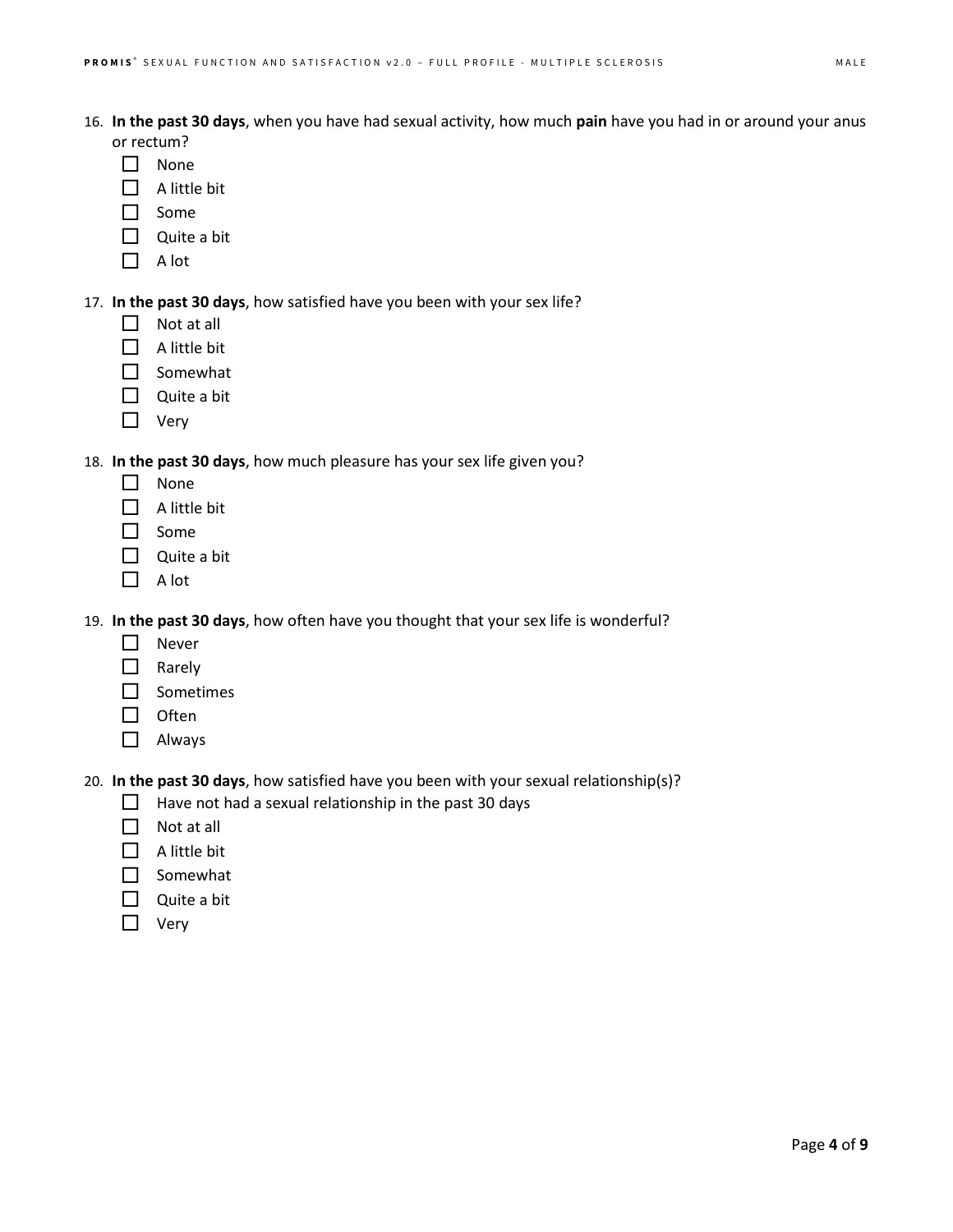## **Factors Interfering with Sexual Satisfaction**

- 21. **In the past 30 days**, how much has fatigue or lack of energy **lowered** your satisfaction with your sex life?
	- $\Box$  Have not had fatigue or lack of energy in the past 30 days
	- $\Box$  Not at all
	- $\Box$  A little bit
	- $\Box$  Somewhat
	- $\Box$  Quite a bit
	- $\Box$  Very much
- 22. **In the past 30 days**, how much pain have you had, for any reason and from any part of your body, during sexual activity? (circle one number)

| 0    | $\overline{1}$ | $\overline{2}$ |  | 3 4 5 6 7 8 |  | -9 | 10        |
|------|----------------|----------------|--|-------------|--|----|-----------|
| No.  |                |                |  |             |  |    | Pain as   |
| Pain |                |                |  |             |  |    | bad as it |
|      |                |                |  |             |  |    | can be    |

- 23. **In the past 30 days**, how much has pain, for any reason and from any part of your body, **lowered** your satisfaction with your sex life?
	- $\Box$  Have not had pain in the past 30 days
	- $\Box$  Not at all
	- $\Box$  A little bit
	- $\Box$  Somewhat
	- $\Box$  Quite a bit
	- $\Box$  Very much
- 24. **In the past 30 days**, how much have muscle spasms or tightness **lowered** your satisfaction with your sex life?
	- $\Box$  Have not had muscle spasms or tightness in the past 30 days
	- $\Box$  Not at all
	- $\Box$  A little bit
	- □ Somewhat
	- $\Box$  Quite a bit
	- □ Very much
- 25. **In the past 30 days**, how much have problems moving your body the way you want to **lowered** your satisfaction with your sex life?
	- Have not had problems moving my body the way I want to in the past 30 days
	- $\Box$  Not at all
	- $\Box$  A little bit
	- $\Box$  Somewhat
	- $\Box$  Quite a bit
	- $\Box$  Very much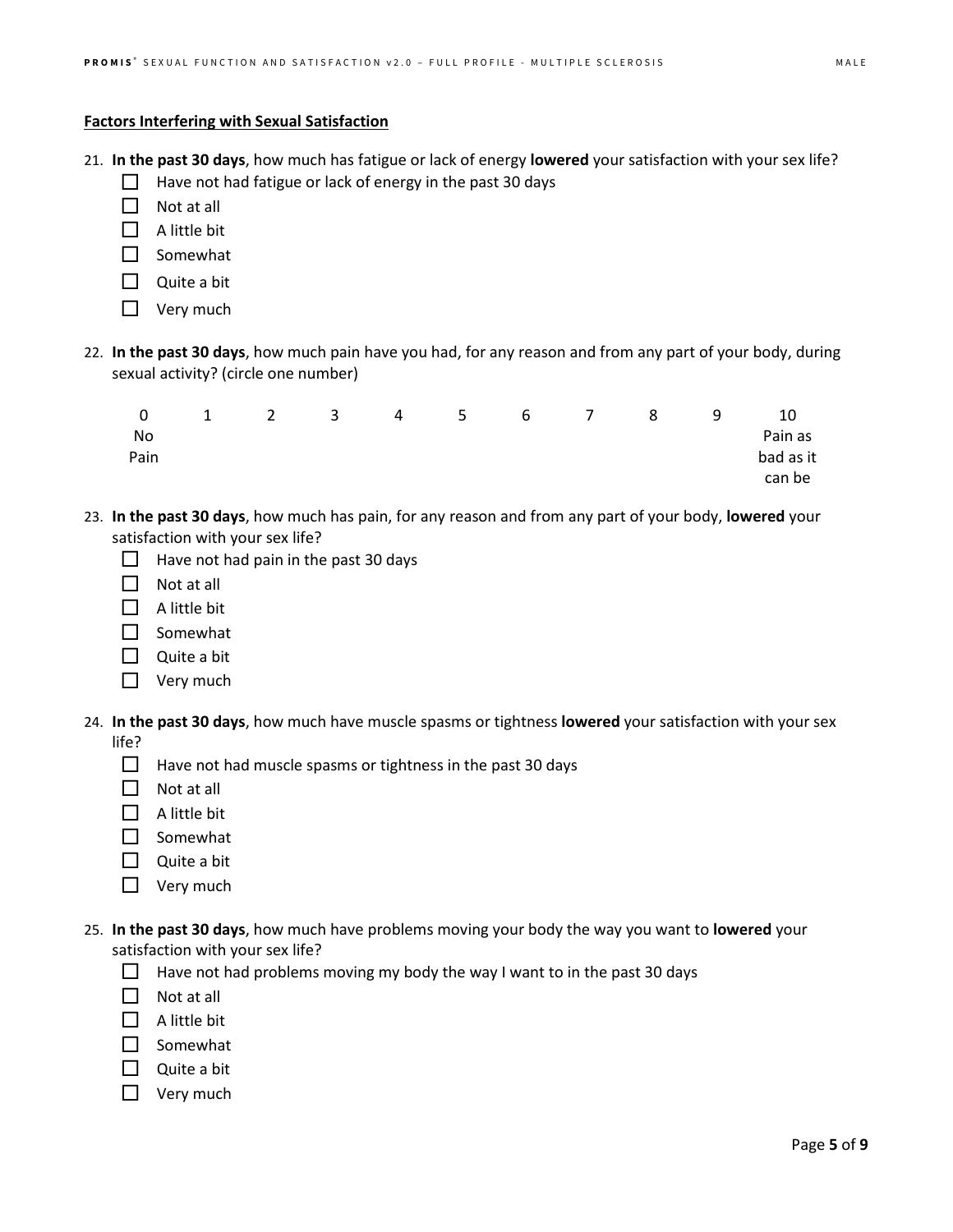- 26. **In the past 30 days**, how much has numbness, lack of feeling, or altered sensation in your genitals **lowered** your satisfaction with your sex life?
	- $\Box$  Have not had numbness, lack of feeling, or altered sensation in my genitals in the past 30 days
	- $\Box$  Not at all
	- $\Box$  A little bit
	- $\Box$  Somewhat
	- $\Box$  Quite a bit
	- $\Box$  Very much
- 27. **In the past 30 days**, how much has incontinence **lowered** your satisfaction with your sex life? (Incontinence is losing control of your bladder or bowels and accidentally leaking pee or poop.)
	- $\Box$  Have not had incontinence in the past 30 days
	- $\Box$  Not at all
	- $\Box$  A little bit
	- □ Somewhat
	- $\Box$  Quite a bit
	- $\Box$  Very much
- 28. **In the past 30 days**, how much have problems with your bowels (e.g., gas, diarrhea, constipation) **lowered** your satisfaction with your sex life?
	- $\Box$  Have not had problems with my bowels in the past 30 days
	- $\Pi$  Not at all
	- $\Box$  A little bit
	- $\Box$  Somewhat
	- Quite a bit
	- $\Box$  Very much
- 29. **In the past 30 days**, how much have prescription medications **lowered** your satisfaction with your sex life? (Do not include any medications you take to improve your sex life.)
	- $\Box$  Have not taken prescription medications in the past 30 days
	- $\Box$  Not at all
	- $\Box$  A little bit
	- □ Somewhat
	- $\Box$  Quite a bit
	- $\Box$  Very much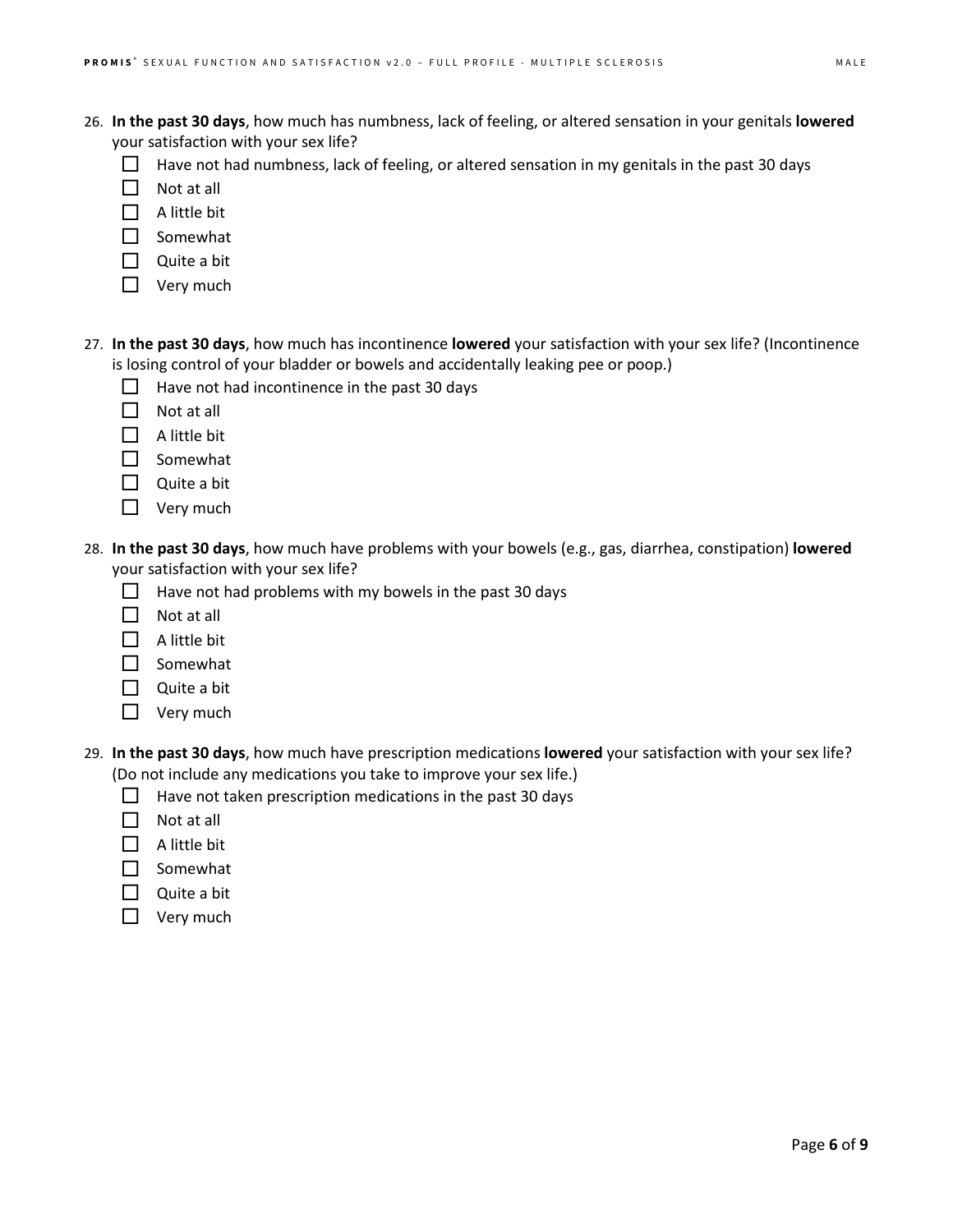- 30. **In the past 30 days**, how much has a medical device **lowered** your satisfaction with your sex life? (For example, foley catheter, iliostomies, wheel chair, braces, a port, colostomy bag, oxygen tank, or insulin pump.)
	- $\Box$  I don't use a medical device in bed during sex
	- $\Box$  Have not had a medical device in the past 30 days
	- $\Box$  Not at all
	- $\Box$  A little bit
	- $\Box$  Somewhat
	- Quite a bit
	- $\Box$  Very much

## 31. **In the past 30 days**, how much has feeling depressed **lowered** your satisfaction with your sex life?

- $\Box$  Have not felt depressed in the past 30 days
- $\Box$  Not at all
- $\Box$  A little bit
- $\square$  Somewhat
- $\Box$  Quite a bit
- $\Box$  Very much
- 32. **In the past 30 days**, how much have memories of traumatic experiences **lowered** your satisfaction with your sex life? (e.g., rape, sexual assault/abuse, or other forms of sexual violence.)
	- $\Box$  Have not had traumatic experiences
	- $\Box$  Not at all
	- $\Box$  A little bit
	- $\Box$  Somewhat
	- $\Box$  Quite a bit
	- $\Box$  Very much

33. **In the past 30 days**, how much has feeling anxious or stressed **lowered** your satisfaction with your sex life?

- $\Box$  Have not felt anxious or stressed in the past 30 days
- $\Pi$  Not at all
- $\Box$  A little bit
- $\Box$  Somewhat
- $\Box$  Quite a bit
- $\Box$  Very much

34. **In the past 30 days**, how much has worry about satisfying a partner **lowered** your satisfaction with your sex

- life?
- $\Box$  Not at all
- $\Box$  A little bit
- $\Box$  Somewhat
- $\Box$  Quite a bit
- $\Box$  Very much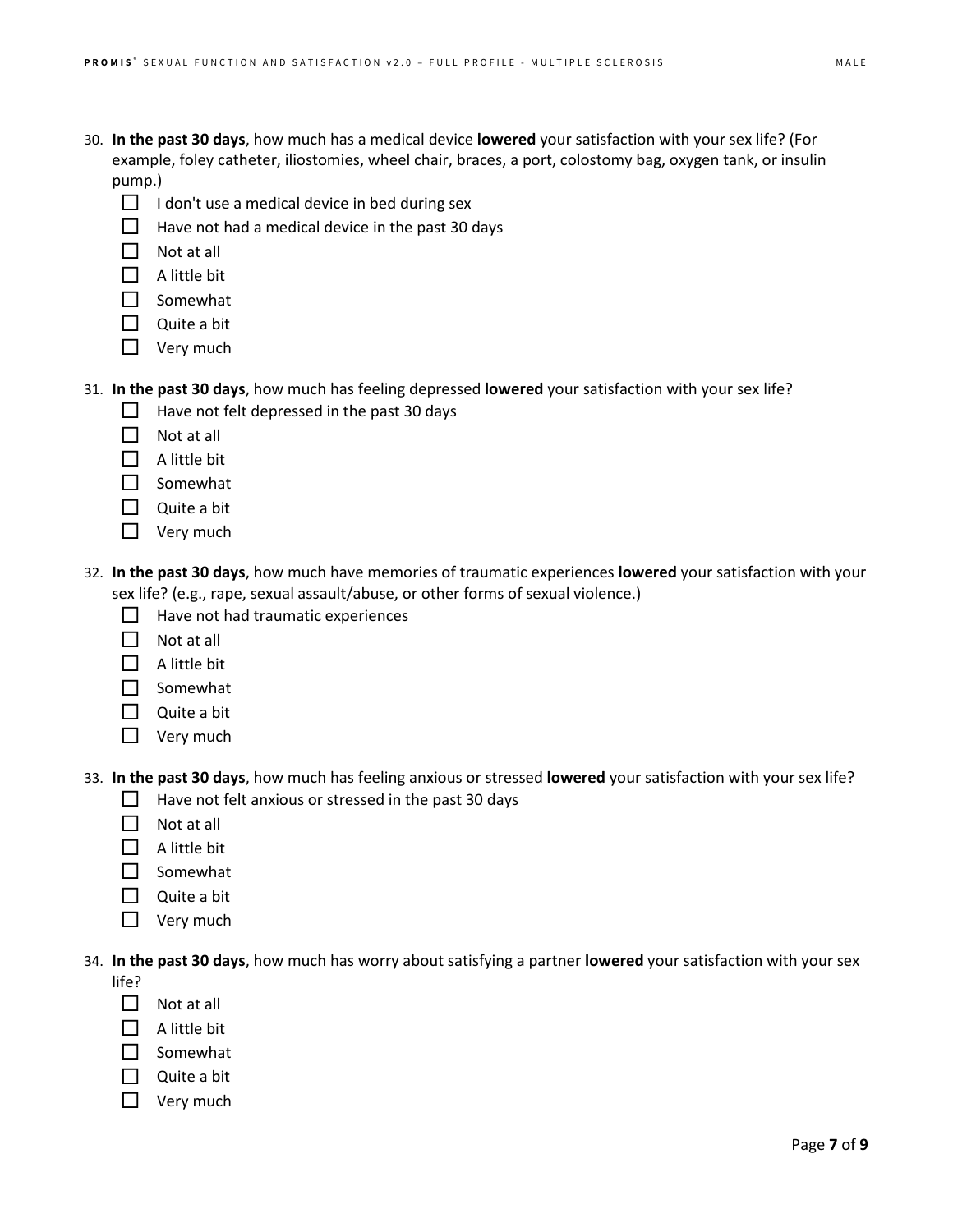- 35. **In the past 30 days**, how much have issues with your partner **lowered** your satisfaction with your sex life? (For example, relationship problems, not feeling attracted to your partner, your partner's health, or your partner's ability to have sexual activity.)
	- $\Box$  No partner
	- $\Box$  Have not had issues with my partner in the past 30 days
	- $\Box$  Not at all
	- $\Box$  A little bit
	- $\square$  Somewhat
	- $\Box$  Quite a bit
	- □ Very much

## 36. **In the past 30 days**, how much has feeling distracted **lowered** your satisfaction with your sex life?

- $\Box$  Have not felt distracted in the past 30 days
- $\Box$  Not at all
- $\Box$  A little bit
- $\Box$  Somewhat
- $\Box$  Quite a bit
- $\Box$  Very much

37. **In the past 30 days**, how much has weight gain **lowered** your satisfaction with your sex life?

- $\Box$  Have not had weight gain
- $\Box$  Not at all
- $\Box$  A little bit
- □ Somewhat
- $\Box$  Quite a bit
- $\Box$  Very much

38. **In the past 30 days**, how much has feeling unattractive **lowered** your satisfaction with your sex life?

- $\Box$  Not at all
- $\Box$  A little bit
- $\Box$  Somewhat
- $\Box$  Quite a bit
- $\Box$  Very much